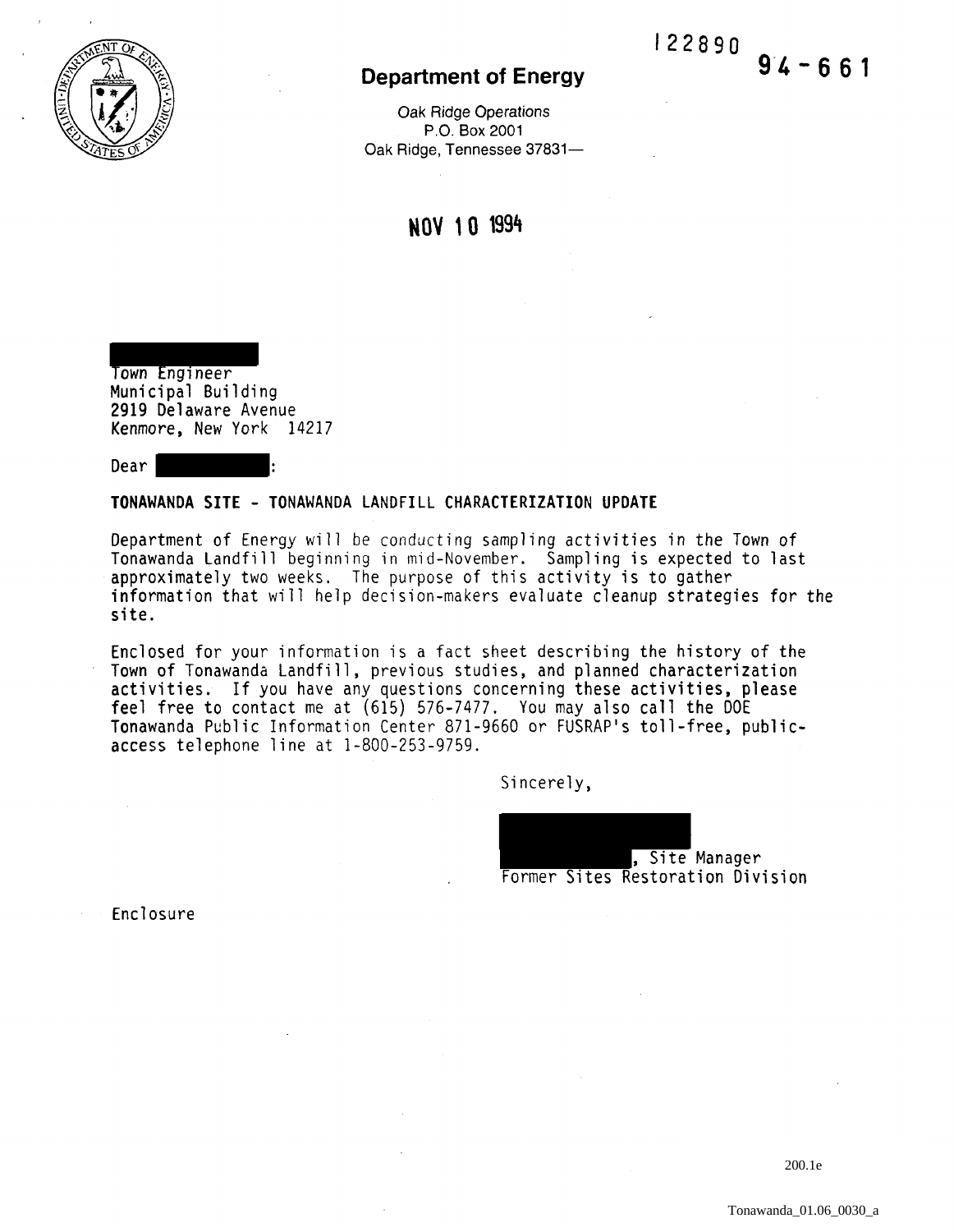$94 - 661$ 



# **Department of Energy**

Oak Ridge Operations P.O. Box 2001 Oak Ridge, Tennessee 37831-

# **NOV 1 0 1994**

Tonawanda News P.O. Box 668 North Tonawanda, New York 14120

Dear |

### TONAWANDA SITE - TONAWANDA LANDFILL CHARACTERIZATION UPDATE

Department of Energy will be conducting sampling activities in the Town of Tonawanda Landfill beginning in mid-November. Sampling is expected to last approximately two weeks. The purpose of this activity is to gather information that will help decision-makers evaluate cleanup strategies for the site.

Enclosed for your information is a fact sheet describing the history of the Town of Tonawanda Landfill, previous studies, and planned characterization activities. If you have any questions concerning these activities, please feel free to contact me at (615) 576-7477. You may also call the DOE Tonawanda Public Information Center 871-9660 or FUSRAP's toll-free, publicaccess telephone line at 1-800-253-9759.

Sincerely,

Site Manager

Former Sites Restoration Division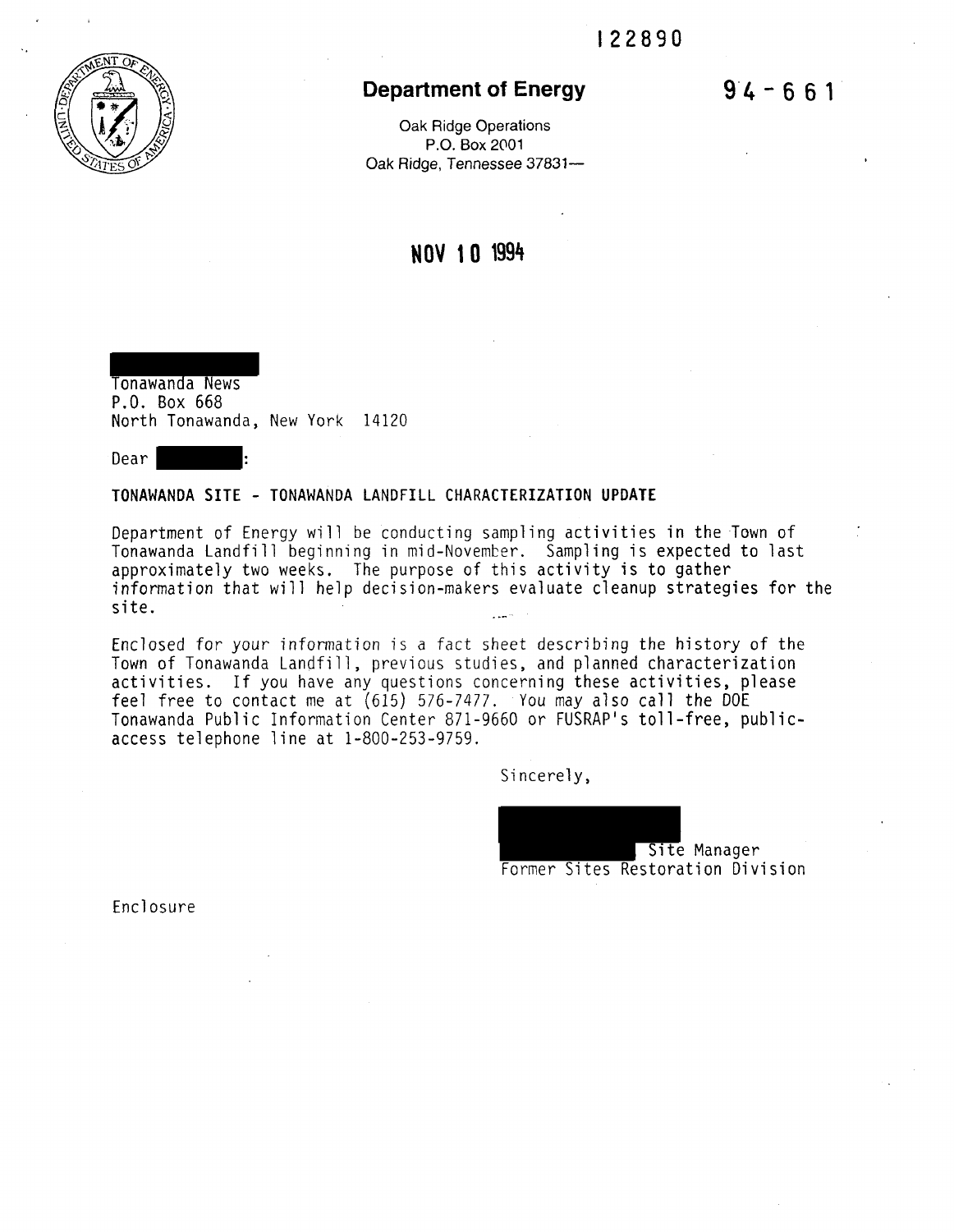

Oak Ridge Operations P.O. Box 2001 Oak Ridge, Tennessee 37831-

# **NOV 1 0 199't**

Town Supervisor

Municipal Building 2919 Delaware Avenue Kenmore, New York 14217

Dear |

#### **TONAWANDA SITE** - TONAWANDA LANDFILL CHARACTERIZATION **UPDATE**

Department of Energy will be conducting sampling activities in the Town of Tonawanda Landfill beginning in mid-November. Sampling is expected to last approximately two weeks. The purpose of this activity is to gather information that will help decision-makers evaluate cleanup strategies for the site.

Enclosed for your information is a fact sheet describing the history of the Town of Tonawanda Landfill, previous studies, and planned characterization activities. If you have any questions concerning these activities, please feel free to contact me at (615) 576-74//. You may also call the DOE T<mark>onawanda Public Infor</mark>mation Center 871-9660 or FUSRAP's toll-free, publicaccess telephone line at 1-800-253-9759.

Sincerely,

, Site Manager Former Sites Restoration Division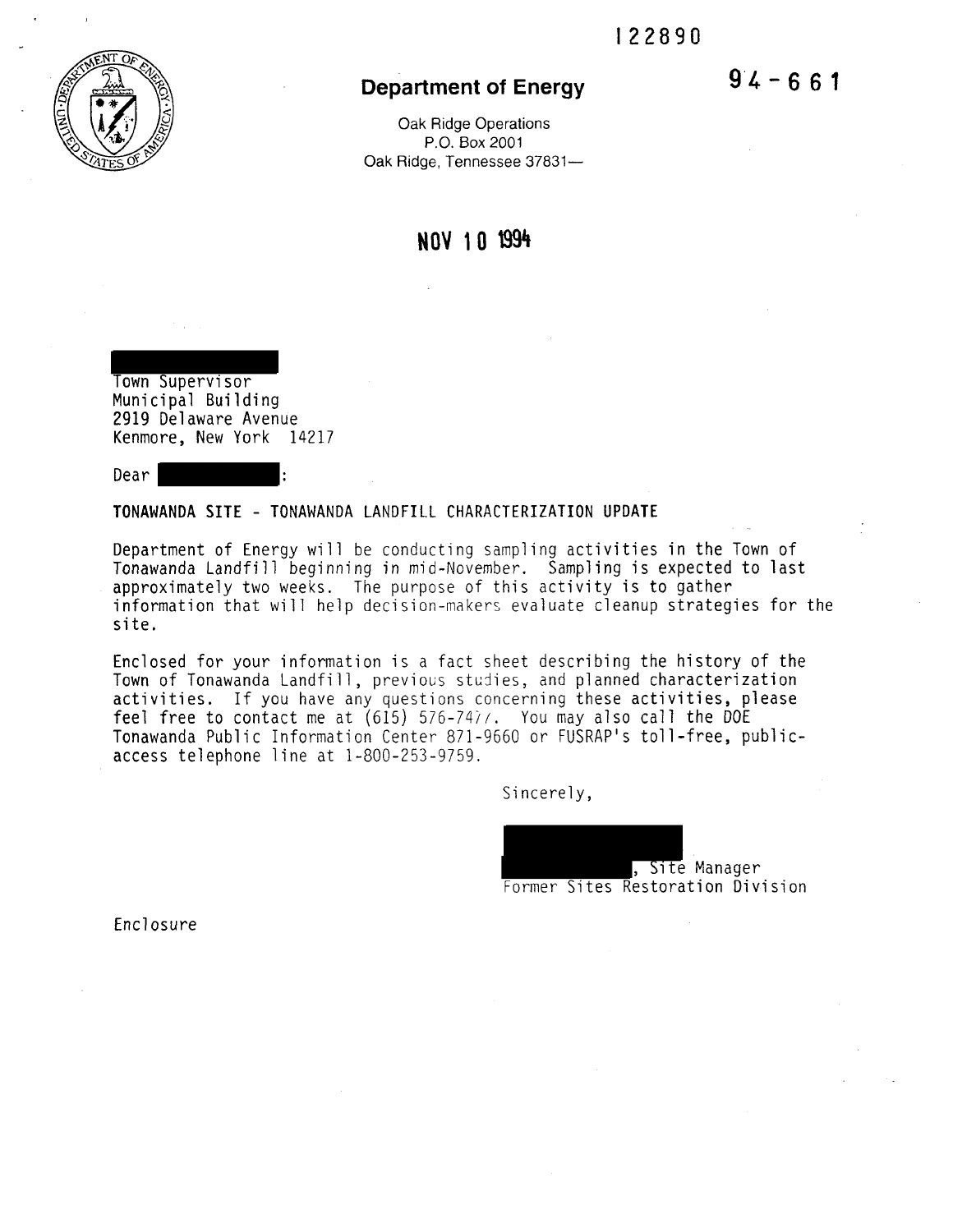

Oak Ridge Operations P.O. Box 2001 Oak Ridge, Tennessee 37831-

**NOV 1 0 1994** 

City of Tonawanda 200 Niagara Street Tonawanda, New York 14150

Dear |

### **TONAWANDA SITE** - TONAWANDA LANDFILL **CHARACTERIZATION UPDATE**

Department of Energy wil1 be conducting sampling activities in the Town of Tonawanda Landfill beginning in mid-November. Sampling is expected to last approximately two weeks. The purpose of this activity is to gather information that will help decision-makers evaluate cleanup strategies for the site.

Enclosed for your information is a fact sheet describing the history of the Town of Tonawanda Landfill, previous studies, and planned characterization activities. If you have any questions concerning these activities, please feel free to contact me at (615) 576-7477. You may also call the DOE Tonawanda Public Information Center 871-9660 or FUSRAP's toll-free, publicaccess telephone line at 1-800-253-9759.

Sincerely,

Site Manager

Former Sites Restoration Division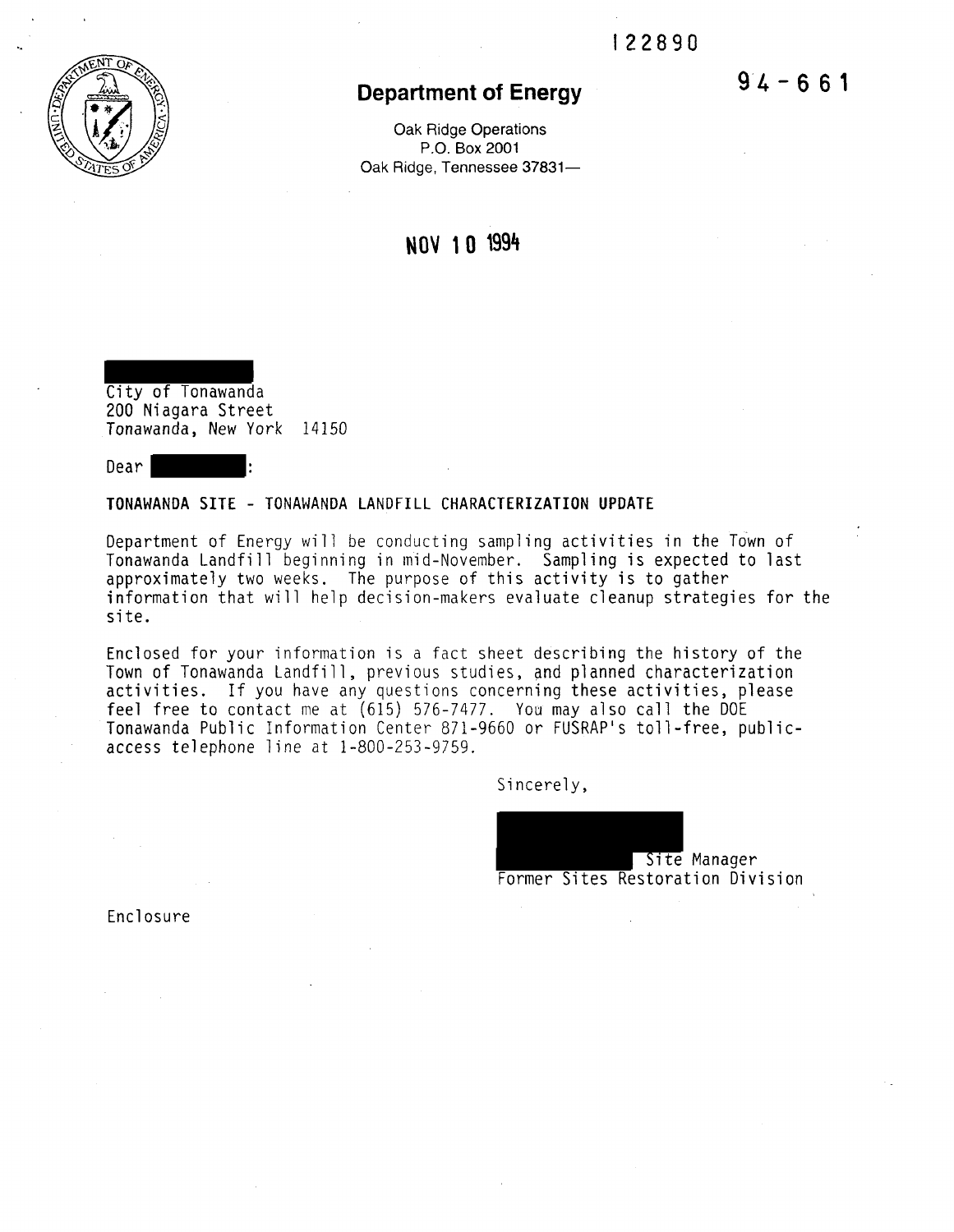

Oak Ridge Operations P.O. Box 2001 Oak Ridge, Tennessee 37831-

# **NOV 1 0 1994**

Metro Community News 25 Boxwood Lane Buffalo, New York 14227

Dear |

### **TONAWANDA SITE** - TONAWANDA LANDFILL CHARACTERIZATION **UPDATE**

Department of Energy will be conducting sampling activities in the Town of Tonawanda Landfill beginning in mid-November. Sampling is expected to last approximately two weeks. The purpose of this activity is to gather information that will help decision-makers evaluate cleanup strategies for the site.

Enclosed for your information is a fact sheet describing the history of the Town of Tonawanda Landfill, previous studies, and planned characterization activities. If you have any questions concerning these activities, please feel free to contact me at (615) 576-7477. You may also call the DOE Tonawanda Public Information Center 871-9660 or FUSRAP's toll-free, publicaccess telephone line at 1-800-253-9759.

Sincerely,

Site Manager Former Sites Restoration Division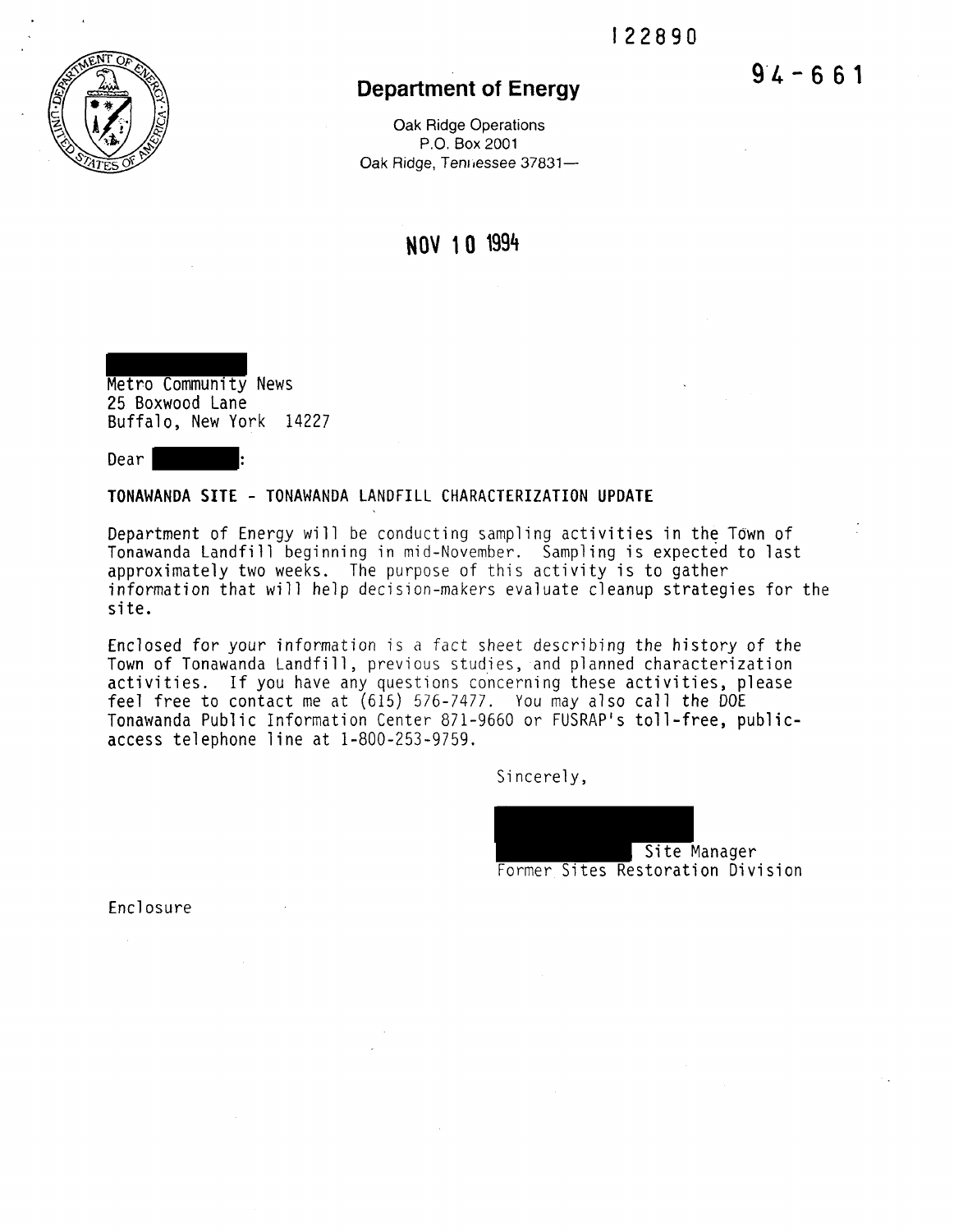

Oak Ridge Operations P.O. Box 2001 Oak Ridge, Tennessee 37831-

**NOV 1 0 1994** 

Buffalo News Tonawanda Bureau 3491 Delaware Kenmore, New York 14217

Dear :

#### **TONAWANDA SITE** - TONAWANDA LANDFILL CHARACTERIZATION **UPDATE**

Department of Energy will be conducting sampling activities in the Town of Tonawanda Landfill beginning in mid-November. Sampling is expected to last information that will help decision-maker  $\sim$   $\sim$   $\sim$   $\sim$  cleanup strategies for the site.

Enclosed for your information is a fact sheet describing the history of the Town of Tonawanda Landfill, previous studies, and planned characterization activities. If you have any questions concerning these activities, please feel free to contact me at (615) 576-7477. You may also call the DOE Tonawanda Public Information Center 871-9660 or FUSRAP's toll-free, publicaccess telephone line at 1-800-253-9759.

Sincerely,

Site Manager Former Sites Restoration Division